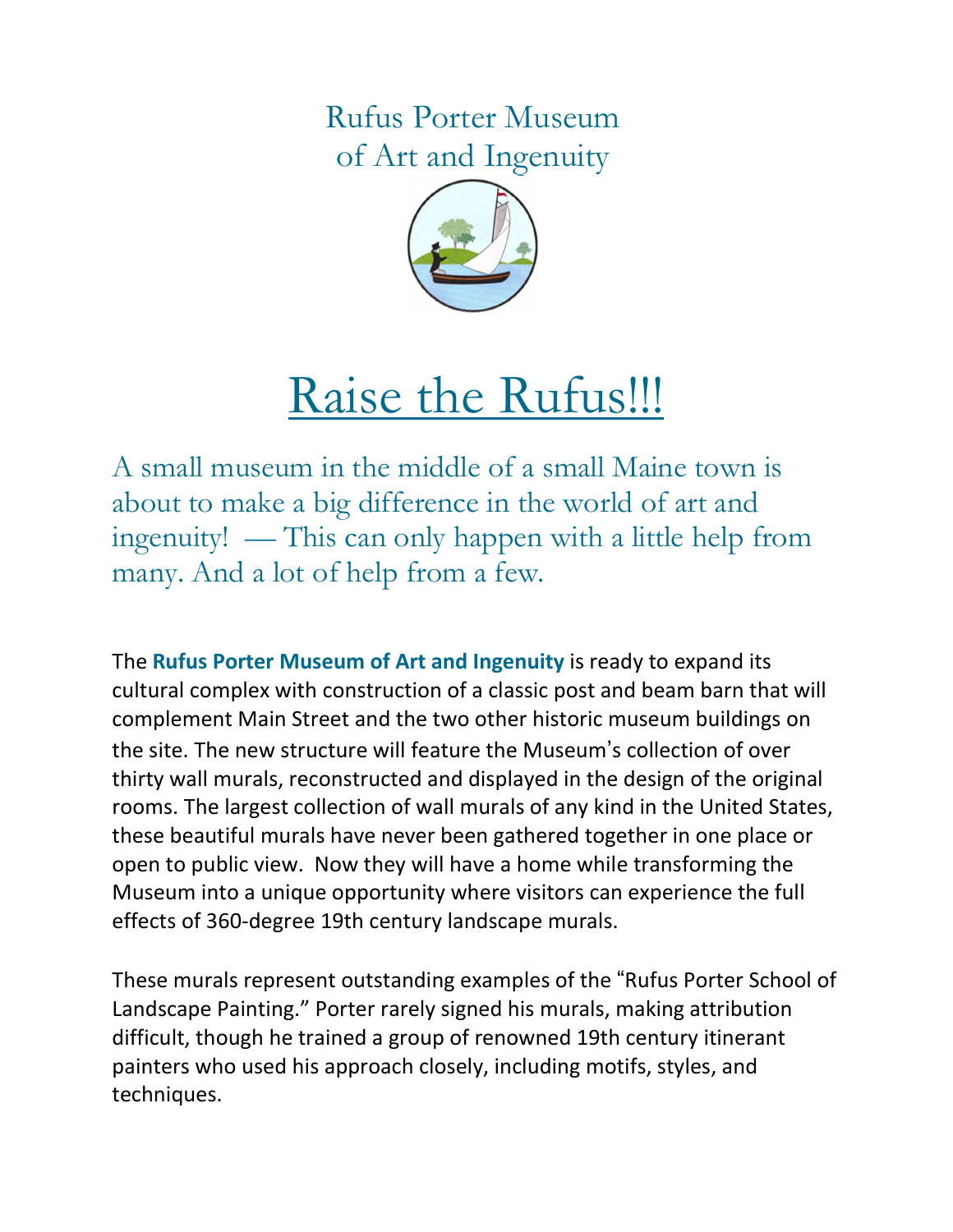The future building's vernacular inspired exterior and its open interior design will enhance the quality of its collection and be a magnet for folk art enthusiasts and visitors from all over the country (world!) for generations to come. Flexible space for public gatherings, educational events, meetings, classes and changing exhibits ensures that the museum complex will be an engaging, lively place and a wonderful community asset and resource.

### Why is Rufus Porter important nationally and for Maine?

Born in colonial New England while George Washington was president, nineyear-old Rufus Porter moved with his family to Pleasant Mountain Gore, Maine, now called Bridgton. He later attended Fryeburg Academy, just one town over. The local boy grew up to become the nation's pre-eminent muralist plus an inventor light years ahead of his time, a teacher, a musician, a writer and poet, and the founder/editor of Scientific American, the nation's longest running magazine. In short, he is an American Renaissance man.

Several books document his remarkable life, most recently an extensive catalogue by the Bowdoin College Museum of Art featuring their exhibit on Porter, an exhibit which sent many visitors to Bridgton to view more of his works. As interest in Rufus Porter continues to grow, particularly in the world of folk art, new information has been uncovered about his life, as also documented by the respected Center for Painted Wall Preservation.

#### Porter's contributions to American culture are twofold:

Art: As he travelled about painting wall murals throughout New England and beyond, Porter shared his techniques with other artists who in turn continued to spread the tradition. Wallpaper was hard to obtain so many folks turned instead to muralists such as Rufus Porter and his fellow students. They painted enchanting scenes of near and far, executed in large scale on dry, horsehair plaster walls by a combination of free-hand painting and the use of stenciling. Snow scenes never appear, likely out of artistic respect for the long, cold winters his clients endured. Porter also painted charming miniature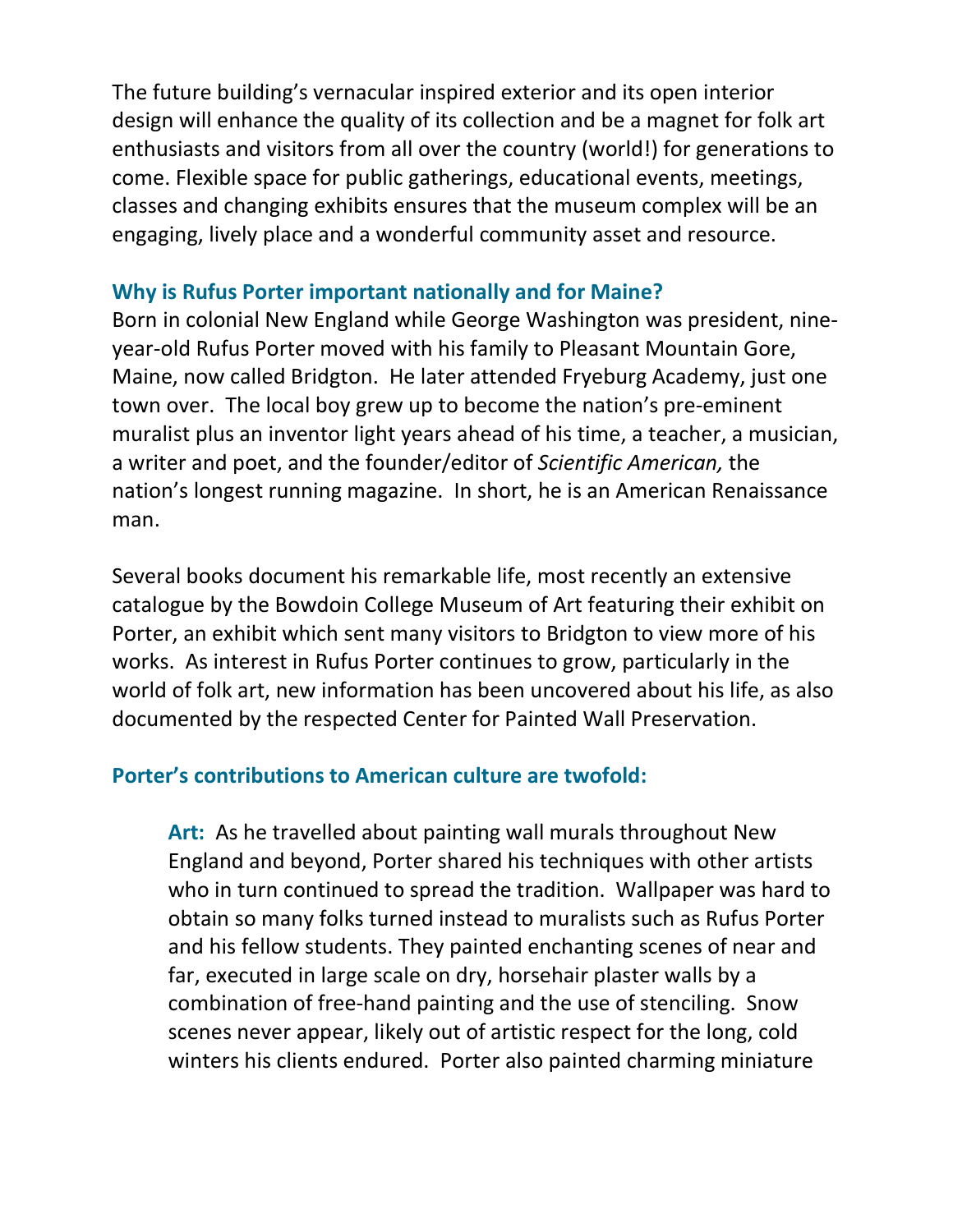portraits, now among his most treasured works collected by individuals.

Ingenuity: Rufus Porter was also deeply interested in science and technology. The Rufus Porter Museum's growing collection of prototypes features many models of his astounding inventions and designs. Among the inventions which he is most famous for are:  $\sim$  a prototype of a rotary pump patented in 1855 which famed heart surgeon Dr Michael DeBakey adapted as a component of the heartlung machine thus beginning the era of open-heart surgery. ~a steam propelled "aeroship" designed before the Wright brothers

were born

~an elevated railroad invented 22 years before one was built in New York City

~a revolving cylinder rifle, a design he sold to none other than Samuel Colt

# An economic engine for Bridgton and Western Maine:

The expanded Rufus Porter Museum of Art and Ingenuity will join woodland Pondicherry Park with its stunning Bob Dunning Bridge to further define Bridgton as a destination, as museums have done for towns world-wide. We need only to look to the Maine coast to see what a unique, beautifully designed museum can do for a local economy and community. In the colorful words of Bridgton's town manager Bob Peabody who was formerly the mayor of now-booming Rockland, "There was a time you could have tossed a bowling ball down Rockland's main street and it would have hit no one. The Farnsworth Museum transformed Rockland into a thriving business and cultural center. The Rufus Porter Museum can do the same for Bridgton." As outlined in the museum's 2020-2023 Strategic Business Plan, establishing a third building is the most important short-term goal for the organization.

## Great news: Design and Funding are well along and moving quickly!

At the Museum's 2021 opening reception in June the Executive Director and the Board of Trustees announced the beginning of the RAISE THE RUFUS!